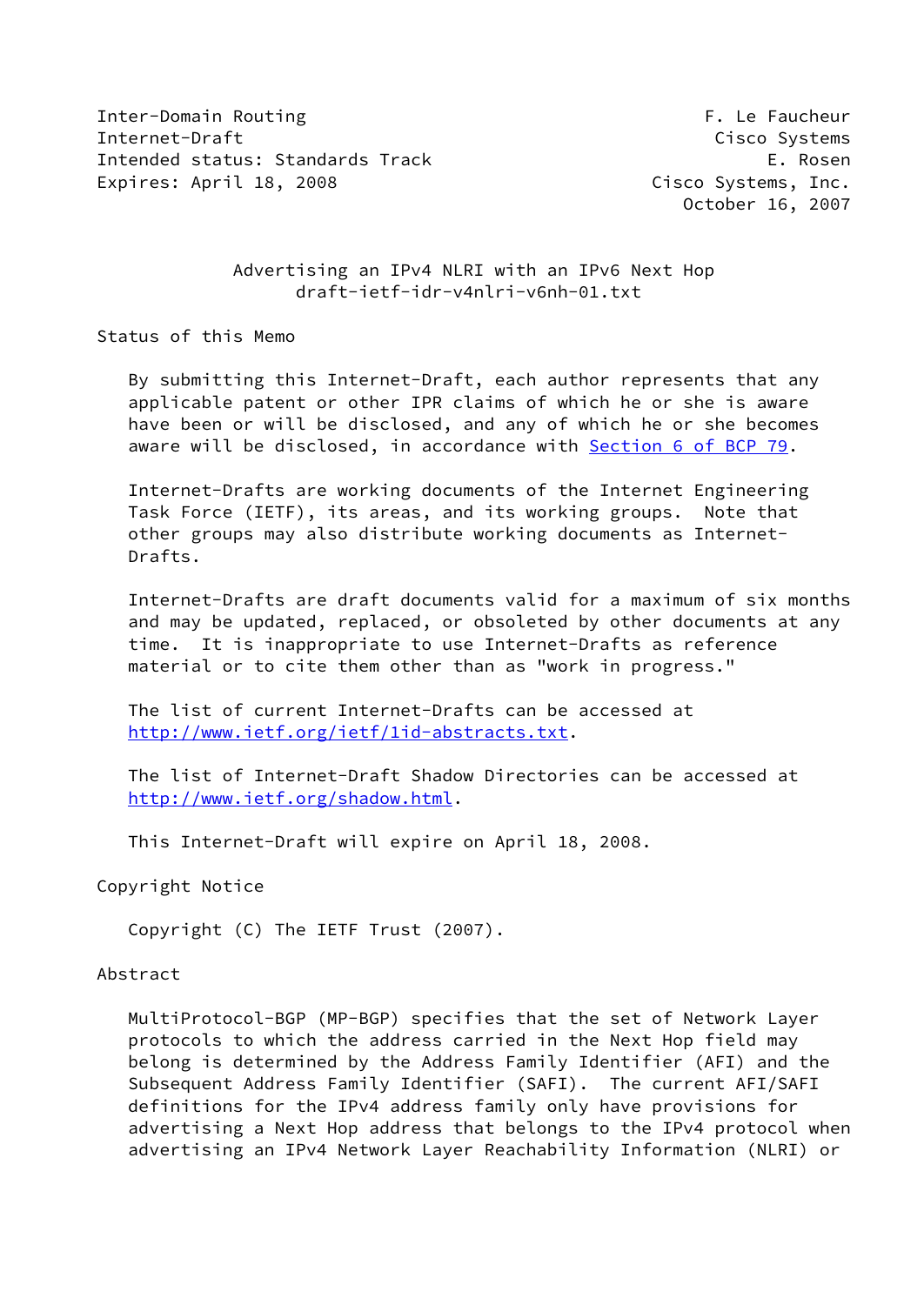## Internet-Draft v4 NLRI with v6 NH October 2007

 a VPN-IPv4 NLRI. This document specifies the extensions necessary to allow advertising an IPv4 NLRI or a VPN-IPv4 NLRI with a Next Hop address that belongs to the IPv6 protocol. This comprises an extension of the AFI/SAFI definitions to allow the address of the Next Hop for an IPv4 NLRI or VPN-IPv4 NLRI to also belong to the IPv6 protocol, the encoding of the Next Hop in order to determine which of the protocols the address actually belongs to, and a new BGP Capability allowing MP-BGP Peers to dynamically discover whether they can exchange IPv4 NLRI and VPN-IPv4 NLRI with an IPv6 Next Hop.

## Requirements Language

 The key words "MUST", "MUST NOT", "REQUIRED", "SHALL", "SHALL NOT", "SHOULD", "SHOULD NOT", "RECOMMENDED", "MAY", and "OPTIONAL" in this document are to be interpreted as described in [RFC 2119 \[RFC2119](https://datatracker.ietf.org/doc/pdf/rfc2119)].

#### Table of Contents

| Extension of AFI/SAFI Definitions for IPv4 Address Family $\cdot$ . $\frac{4}{5}$<br>2. |  |  |
|-----------------------------------------------------------------------------------------|--|--|
| Use of BGP Capability Advertisement $\cdots$ 5<br>3.                                    |  |  |
| 4.                                                                                      |  |  |
|                                                                                         |  |  |
| 5.1. IPv4 over IPv6 Core 8                                                              |  |  |
| $5.2$ . IPv4 VPN over IPv6 Core 8                                                       |  |  |
|                                                                                         |  |  |
|                                                                                         |  |  |
| 8.                                                                                      |  |  |
| 9.                                                                                      |  |  |
| 9.1. Normative References 10                                                            |  |  |
| 9.2. Informative References 10                                                          |  |  |
|                                                                                         |  |  |
| Intellectual Property and Copyright Statements 12                                       |  |  |
|                                                                                         |  |  |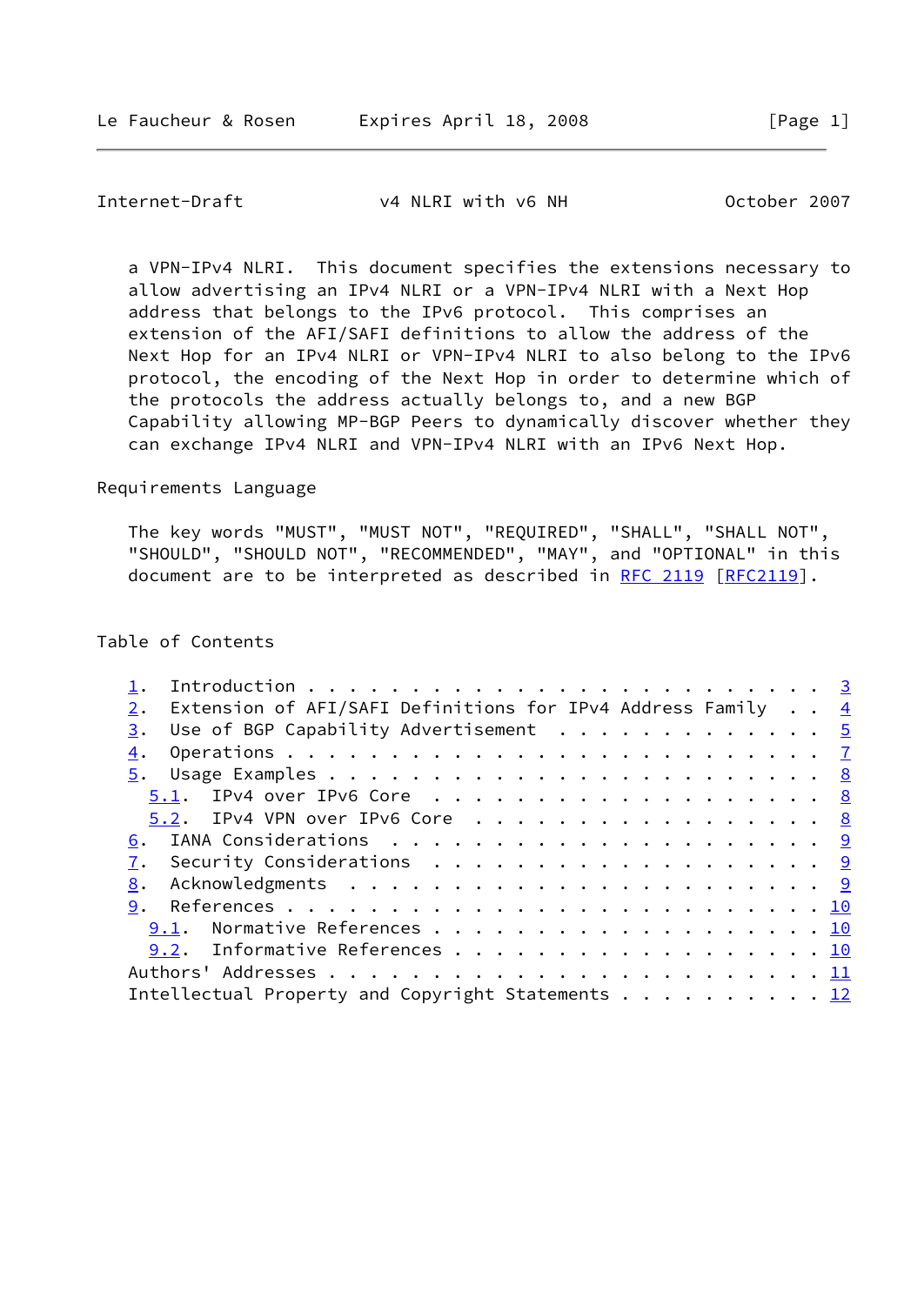Le Faucheur & Rosen Expires April 18, 2008 [Page 2]

<span id="page-2-1"></span>Internet-Draft v4 NLRI with v6 NH October 2007

#### <span id="page-2-0"></span>[1](#page-2-0). Introduction

Multi Protocol-BGP (MP-BGP) ([\[RFC4760](https://datatracker.ietf.org/doc/pdf/rfc4760)]) specifies that the set of Network Layer protocols to which the address carried in the Next Hop field may belong is determined by the Address Family Identifier (AFI) and the Subsequent Address Family Identifier (SAFI). A number of existing AFI/SAFIs allow the Next Hop address to belong to a different address family than the Network Layer Reachability Information (NLRI). For example, the AFI/SAFI <25/65> used as per [\[I-D.ietf-l2vpn-signaling](#page-10-3)] in order to perform L2VPN Autodiscovery allows advertising an NLRI containing the identifier of a VPLS instance, or identifying a particular pool of attachment circuits at a given Provider Edge (PE), while the Next Hop field contains the loopback address of a PE. Similarly, the AFI/SAFI <1/132> defined in [\[RFC4684](https://datatracker.ietf.org/doc/pdf/rfc4684)] in order to advertise Route Target (RT) membership information, allows advertising an NLRI containing such RT membership information while the Next Hop field contains the address of the advertising router.

 Furthermore, a number of these existing AFI/SAFIs allow the Next Hop to belong to either the IPv4 Network Layer Protocol or the IPv6 Network Layer Protocol, and specify the encoding of the Next Hop information in order to determine which of the protocols the address actually belongs to. For example, [[RFC4684\]](https://datatracker.ietf.org/doc/pdf/rfc4684) allows the Next Hop address to be either IPv4 or IPv6 and states that the Next Hop field address shall be interpreted as an IPv4 address, whenever the length of Next Hop address is 4 octets, and as a IPv6 address, whenever the length of the Next Hop address is 16 octets.

There are situations such as those described in [\[RFC4925](https://datatracker.ietf.org/doc/pdf/rfc4925)] and in [\[I-D.ietf-softwire-mesh-framework](#page-10-4)] where carriers (or large enterprise networks acting as carrier for their internal resources) may be required to establish connectivity between 'islands' of networks of one address family type across a transit core of a differing address family type. This includes both the case of IPv6 islands across an IPv4 core and the case of IPv4 islands across an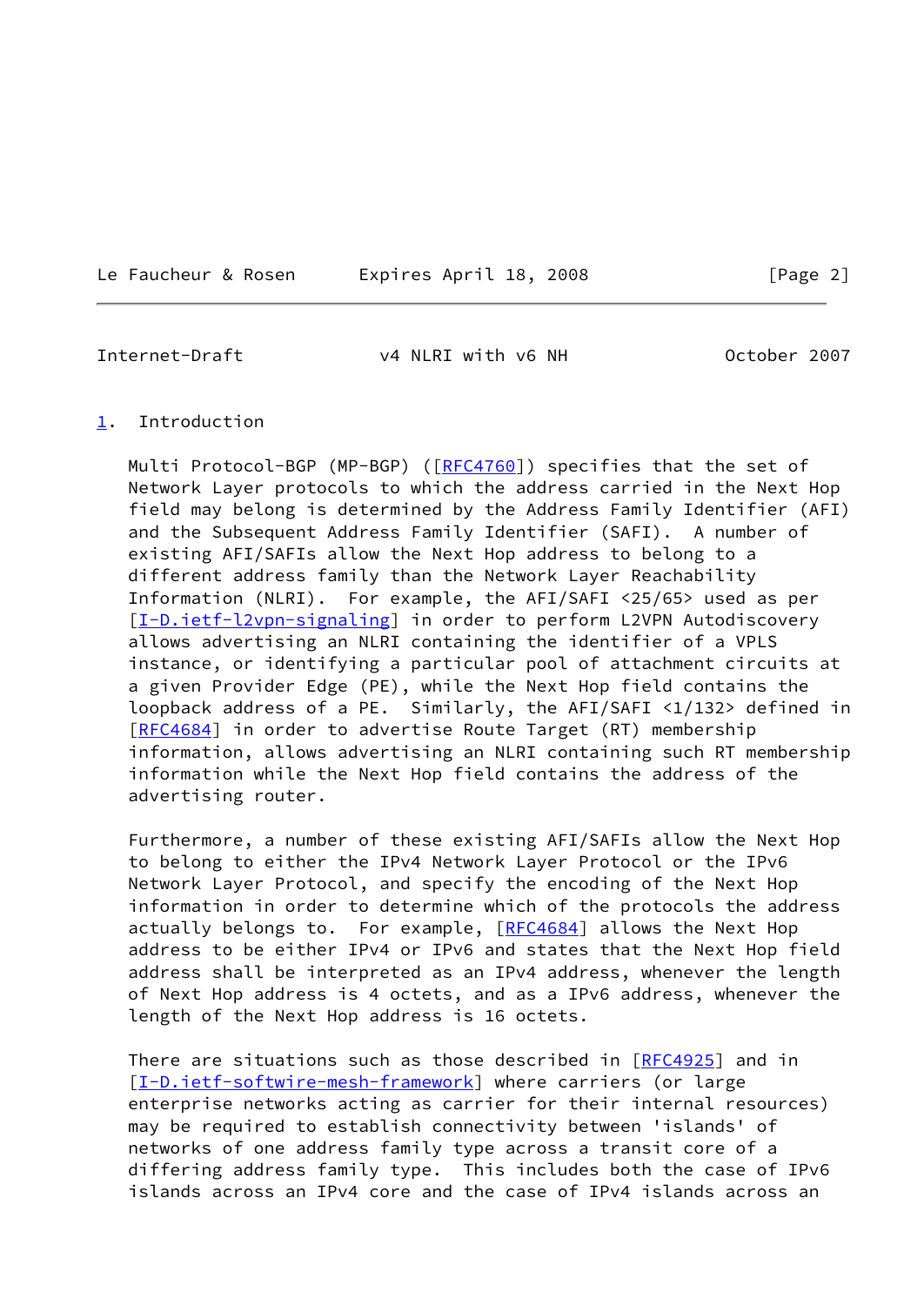IPv6 core. Where Multi-Protocol BGP (MP-BGP) is used to advertise the corresponding reachability information, this translates into the requirement for a BGP speaker to advertise Network Layer Reachability Information (NLRI) of a given address family via a Next Hop of a different address family (i.e. IPv6 NLRI with IPv4 Next Hop and IPv4 NLRI with IPv6 Next Hop).

 The current AFI/SAFI definitions for the IPv6 address family assume that the Next Hop address belongs to the IPv6 address family type. Specifically, as per  $[REC2545]$  and  $[REC3107]$ , when the  $\langle AFI/SAFI \rangle$  is  $\langle 2/1 \rangle$ ,  $\langle 2/2 \rangle$ , or  $\langle 2/4 \rangle$ , the Next Hop address is assumed to be of IPv6 type. As per  $[REC4659]$ , when the  $\langle AFI/SAFI \rangle$  is  $\langle 2/128 \rangle$ , the Next Hop

| Expires April 18, 2008<br>Le Faucheur & Rosen | [Page 3] |
|-----------------------------------------------|----------|
|-----------------------------------------------|----------|

<span id="page-3-0"></span>

Internet-Draft v4 NLRI with v6 NH October 2007

address is assumed to be of IPv6-VPN type.

However, [\[RFC4798](https://datatracker.ietf.org/doc/pdf/rfc4798)] and [\[RFC4659](https://datatracker.ietf.org/doc/pdf/rfc4659)] specify how an IPv4 address can be encoded inside the Next Hop IPv6 address field when an IPv6 NLRI needs to be advertised with an IPv4 Next Hop. [[RFC4798](https://datatracker.ietf.org/doc/pdf/rfc4798)] defines how the IPv4-mapped IPv6 address format specified in the IPv6 addressing architecture ( $[REG4291]$ ) can be used for that purpose when the  $\langle AFI \rangle$ SAFI> is  $\langle 2/1 \rangle$ ,  $\langle 2/2 \rangle$ , or  $\langle 2/4 \rangle$ . [[RFC4659](https://datatracker.ietf.org/doc/pdf/rfc4659)] defines how the IPv4 mapped IPv6 address format as well as a null Route Distinguisher can be used for that purpose when the <AFI/SAFI> is <2/128>. Thus, there are existing solutions for the advertisement of IPv6 NLRI with an IPv4 next hop.

 Similarly, the current AFI/SAFI definitions for advertisement of IPv4 NLRI or VPN-IPv4 NLRI assume that the Next Hop address belongs to the IPv4 address family type. Specifically, as per [\[RFC4760](https://datatracker.ietf.org/doc/pdf/rfc4760)] and  $[REC3107]$ , when the <AFI/SAFI> is <1/1>, <1/2>, or <1/4>, the Next Hop address is assumed to be of IPv4 type. As per [[RFC4364\]](https://datatracker.ietf.org/doc/pdf/rfc4364), when the <AFI/SAFI> is <1/128>, the Next Hop address is assumed to be of VPN-IPv4 type. There is clearly no generally applicable method for encoding an IPv6 address inside the IPv4 address field of the Next Hop. Hence, there is currently no specified solution for advertising IPv4 or VPN-IPv4 NLRI with an IPv6 Next Hop.

 This document specifies the extensions necessary to do so. This comprises an extension of the AFI/SAFI definitions to allow the address of the Next Hop for an IPv4 NLRI or VPN-IPv4 NLRI to belong to either the IPv4 or the IPv6 protocol, the encoding of the Next Hop information in order to determine which of the protocols the address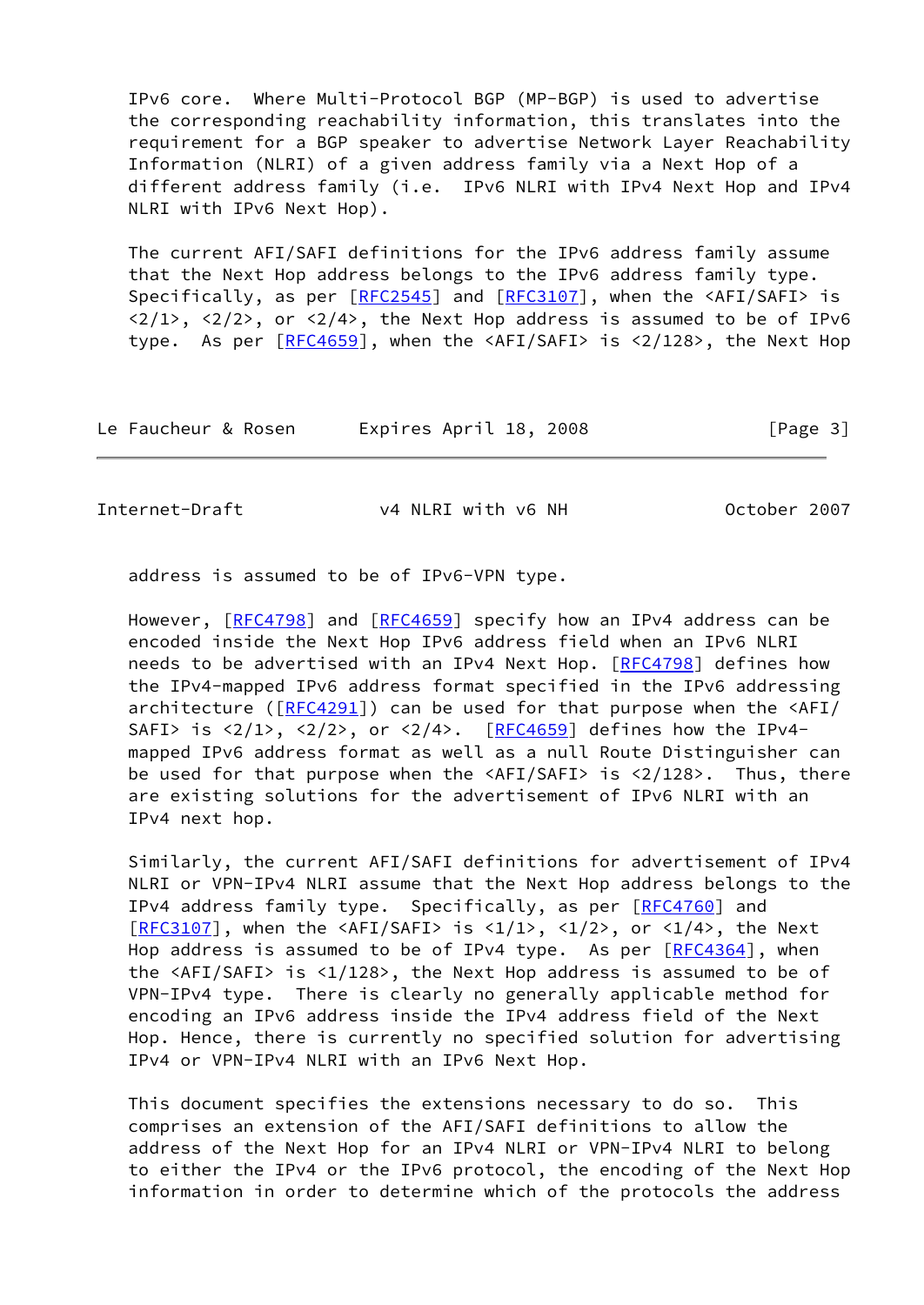actually belongs to, and a new BGP Capability allowing MP-BGP Peers to dynamically discover whether they can exchange IPv4 NLRI and VPV- IPv4 NLRI with an IPv6 Next Hop. The new BGP capability allows gradual deployment of the new functionality of advertising IPv4 reachability via an IPv6 next hop, without any flag day nor any risk of traffic black-holing.

<span id="page-4-0"></span>[2](#page-4-0). Extension of AFI/SAFI Definitions for IPv4 Address Family

 As mentioned earlier, MP-BGP specifies that the set of Network Layer protocols to which the address carried in the Next Hop field may belong is determined by the Address Family Identifier (AFI) and the Subsequent Address Family Identifier (SAFI). The following current AFI/SAFI definitions for the IPv4 NLRI or VPN-IPv4 NLRI (<1/1>,  $\langle 1/2 \rangle$ ,  $\langle 1/4 \rangle$  and  $\langle 1/128 \rangle$ ) only have provisions for advertising a Next Hop address that belongs to the IPv4 protocol. This document extends the definition of the AFI/SAFI for advertisement of IPv4 NLRI and VPN-IPv4 NLRI to extend the set of network layer protocols to which

| Le Faucheur & Rosen | Expires April 18, 2008 | [Page 4] |
|---------------------|------------------------|----------|
|---------------------|------------------------|----------|

<span id="page-4-1"></span>Internet-Draft v4 NLRI with v6 NH October 2007

the Next Hop address can belong, to include IPv6 in addition to IPv4.

Specifically, this document allows advertising with [\[RFC4760](https://datatracker.ietf.org/doc/pdf/rfc4760)] of an MP\_REACH\_NLRI with:

- o AFI=1
- o SAFI = 1, 2, 4 or 128
- o Length of Next Hop Address = 16 or 32
- o Next Hop Address = IPv6 address of next hop (potentially followed by the link-local IPv6 address of the next hop). This field is to be constructed as per section [3 of \[RFC2545\]](https://datatracker.ietf.org/doc/pdf/rfc2545#section-3).

o NLRI= NLRI as per current AFI/SAFI definition

 This is in addition to the current mode of operation allowing advertisement of an NLRI for  $\langle AFI/SAFI \rangle$  of  $\langle 1,1 \rangle$ ,  $\langle 1,2 \rangle$  and  $\langle 1,4 \rangle$  with a next hop address of IPv4 type and advertisement of an NLRI for <AFI/SAFI> of <1,128> with a next hop address of VPN-IPv4 type.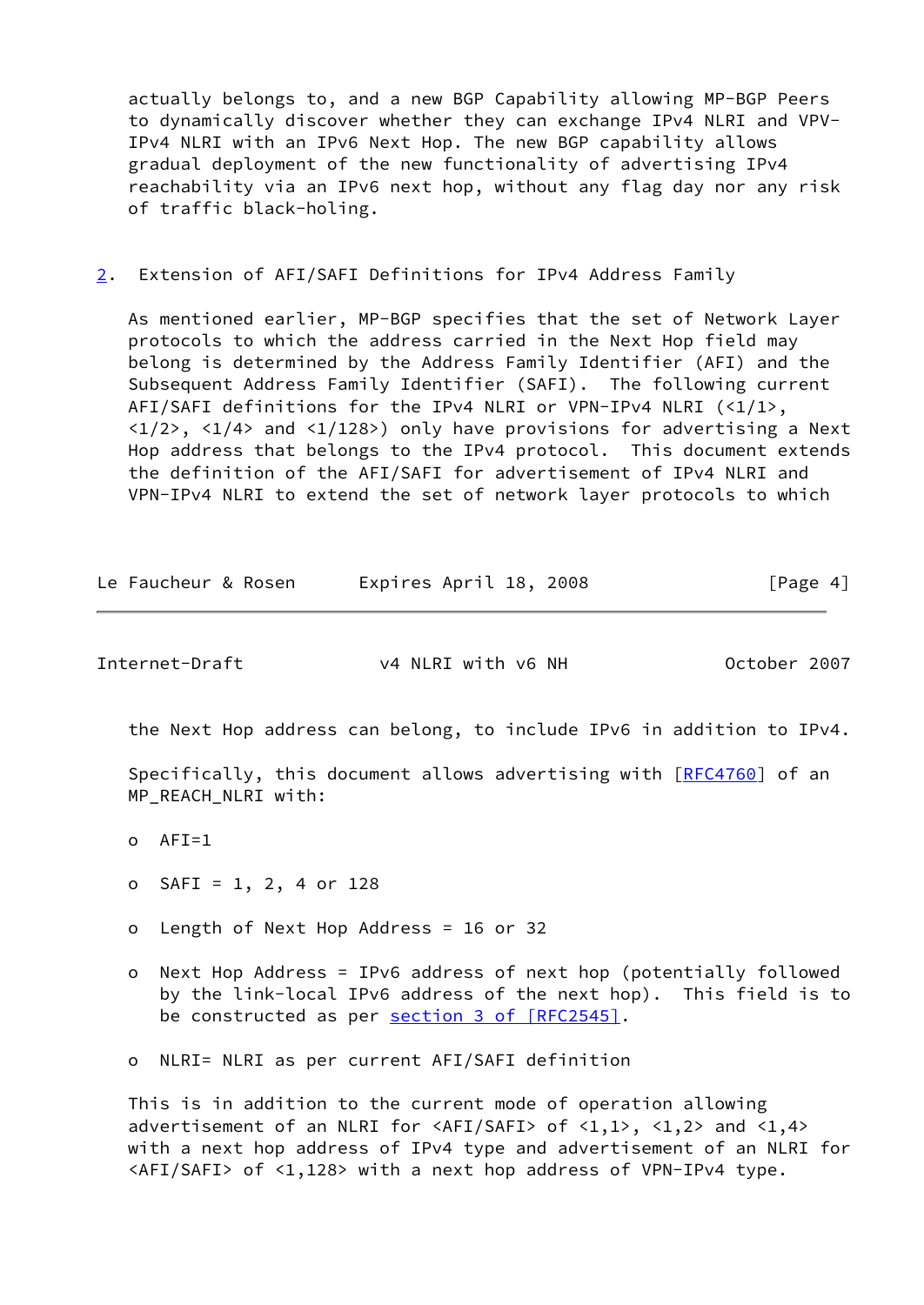The BGP speaker receiving the advertisement MUST use the Length of Next Hop Address field to determine which network layer protocol the next hop address belongs to. When the Length of Next Hop Address field is equal to 16 or 32, the next hop address is of type IPv6. Note that this method of using the Length of the Next Hop Address field to determine which network layer protocol the next hop address belongs to (out of the set of protocols allowed by the AFI/SAFI definition) is the same as used in[RFC4684] and [\[I-D.ietf-l2vpn-signaling](#page-10-3)].

#### <span id="page-5-0"></span>[3](#page-5-0). Use of BGP Capability Advertisement

 [RFC3392] defines a mechanism to allow two BGP speakers to discover if a particular capability is supported by their BGP peer and thus whether it can be used with that peer. This document defines a new capability which can be advertised using [\[RFC3392](https://datatracker.ietf.org/doc/pdf/rfc3392)] and which is referred to as the Extended Next Hop Encoding capability. This capability allows BGP speakers to discover whether, for a given NLRI <AFI/SAFI>, a peer supports advertisement with a next hop whose network protocol is determined by the value of the Length of Next Hop Address field, as specified in [section 2.](#page-4-0)

 A BGP speaker that wishes to advertise to a BGP peer an IPv6 next hop for an IPv4 NLRI or for a VPN-IPv4 NLRI as per this specification MUST use the Capability Advertisement procedures defined in [\[RFC3392](https://datatracker.ietf.org/doc/pdf/rfc3392)]

| Le Faucheur & Rosen | Expires April 18, 2008 | [Page 5] |
|---------------------|------------------------|----------|
|                     |                        |          |

Internet-Draft v4 NLRI with v6 NH October 2007

 with the Extended Next Hop Encoding Capability to establish whether its peer supports this for the NLRI AFI/SAFI pair(s) of interest. The fields in the Capabilities Optional Parameter MUST be set as follows:

- o The Capability Code field MUST be set to [To be allocated by IANA] (which indicates the Extended Next Hop Encoding capability).
- o The Capability Length field is set to a variable value which is the length of the Capability Value field (which follows).
- o The Capability Value field has the following format:

 +-----------------------------------------------------+ | NLRI AFI - 1 (2 octets) |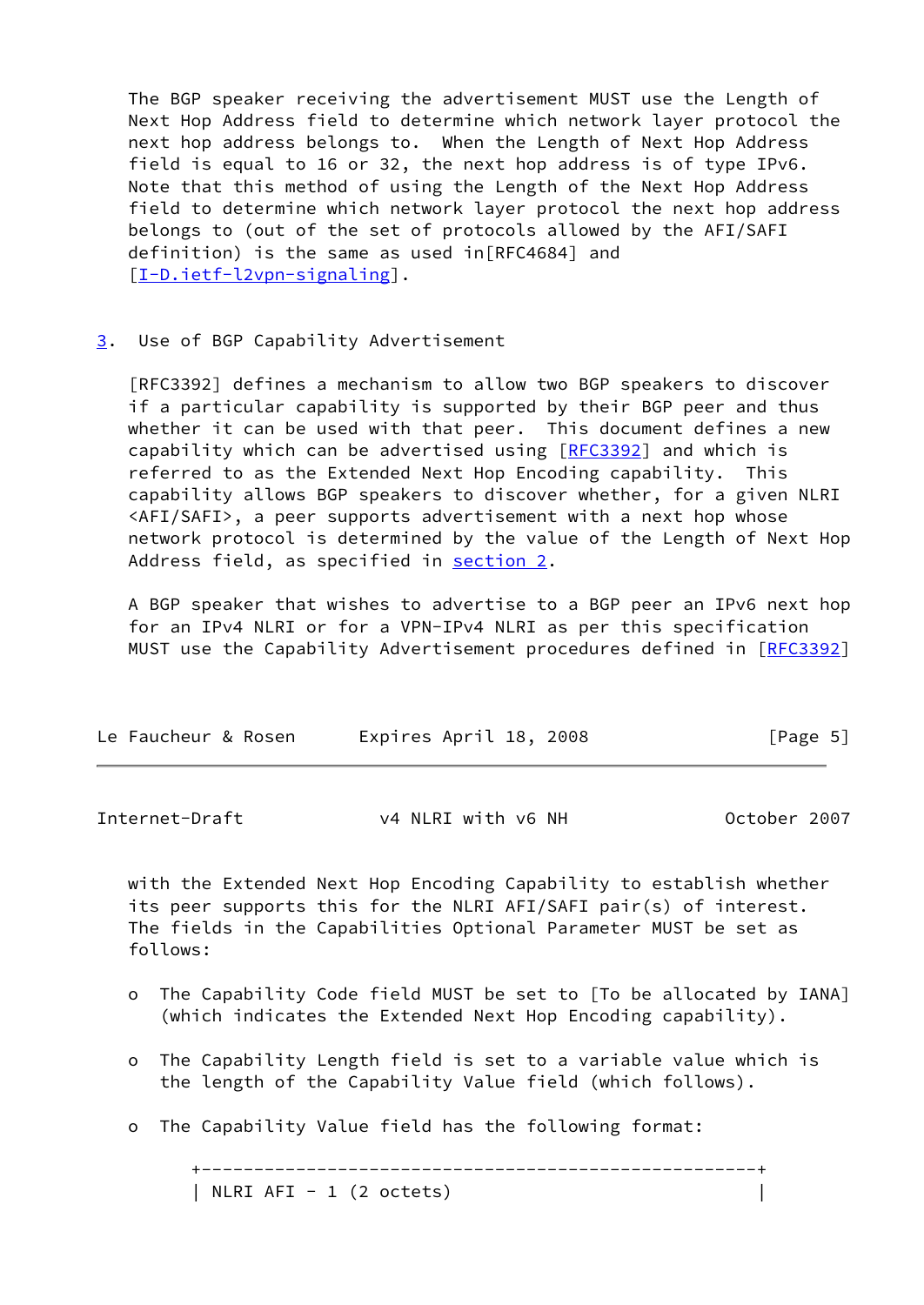| NLRI SAFI - 1 $(2 \text{ octets})$             |  |
|------------------------------------------------|--|
| Nexthop $AFI - 1$ (2 octets)                   |  |
| .                                              |  |
| $\vert$ NLRI AFI - N (2 octets)<br>___________ |  |
| NLRI SAFI - N (2 octet)                        |  |
| Nexthop $AFI - N$ (2 octets)<br>------------   |  |
|                                                |  |

where:

- \* each triple <NLRI AFI, NLRI SAFI, Nexthop AFI> indicates that an NLRI of NLRI AFI, NLRI SAFI may be advertised with a Next Hop address belonging to the Network Layer protocol of Nexthop AFI.
- \* the AFI and SAFI values are defined in the Address Family Identifier and Subsequent Address Family Identifier registries maintained by IANA.

 Since this document only concerns itself with the advertisement of IPv4 NLRI and VPN-IPv4 NLRI with an IPv6 Next Hop, this specification only allows the following values in the Capability Value field of the Extended Next Hop Encoding capability:

<span id="page-6-0"></span>

|         | Le Faucheur & Rosen        | Expires April 18, 2008 | [Page 6]     |
|---------|----------------------------|------------------------|--------------|
|         | Internet-Draft             | v4 NLRI with v6 NH     | October 2007 |
| $\circ$ | NLRI AFI=1 (IPv4)          |                        |              |
| $\circ$ | NLRI SAFI = 1, 2, 4 or 128 |                        |              |
| $\circ$ | Nexthop AFI=2 (IPv6)       |                        |              |

 This specification does not propose that the Extended Next Hop Encoding capability be used with any other combinations of NLRI AFI,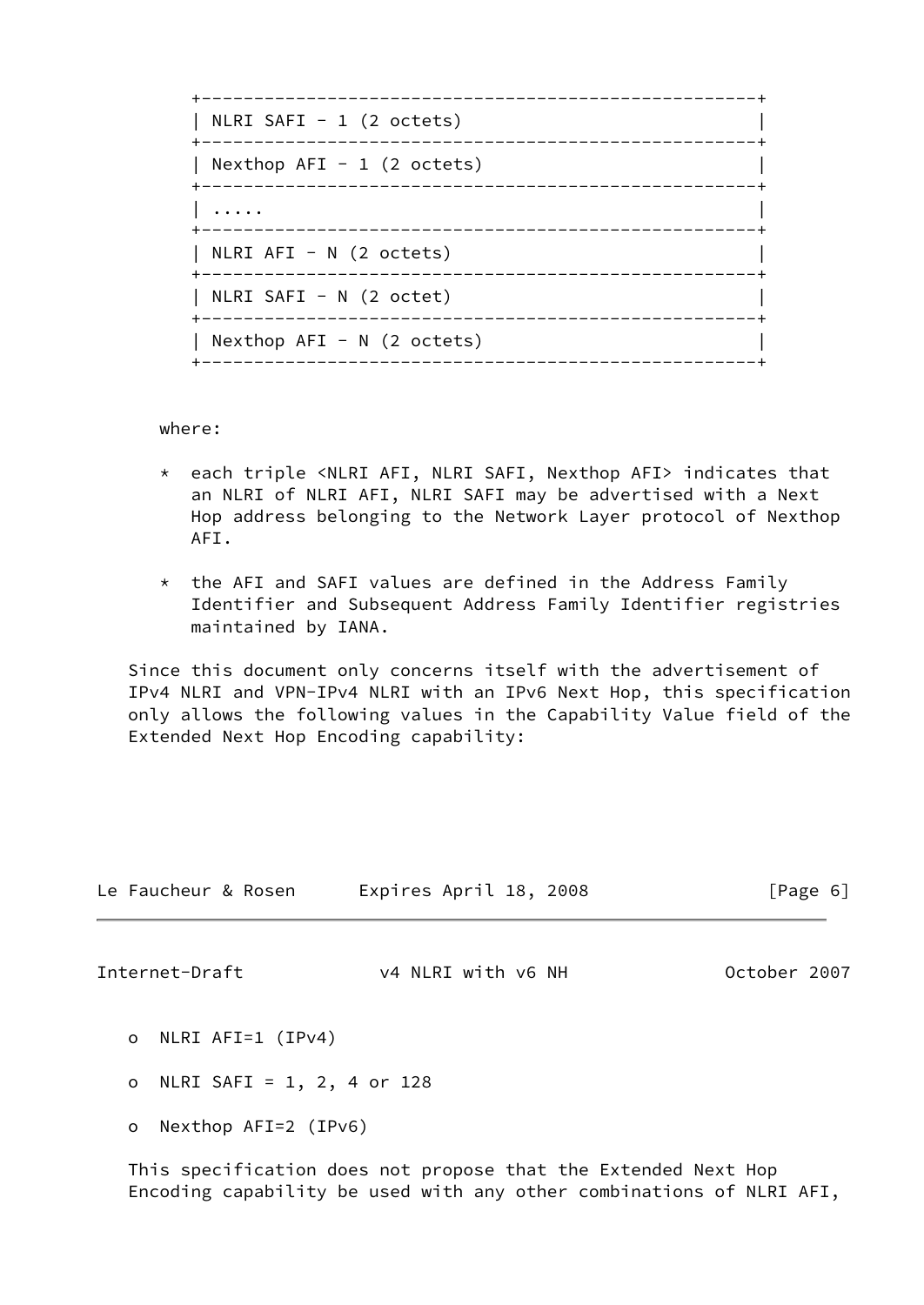NLRI SAFI, Nexthop AFI. In particular, this specification does not propose that the Extended Next Hop Encoding capability be used for NLRI AFI/SAFIs whose definition already allows use of both IPv4 and IPv6 next hops (e.g. AFI/SAFI=1/132 as defined in [[RFC4684\]](https://datatracker.ietf.org/doc/pdf/rfc4684)). Similarly, it does not propose that the Extended Next Hop Encoding capability be used for NLRI AFI/SAFIs for which there is already a solution for advertising a next hop of a different address family (e.g AFI/SAFI= $2/1$ ,  $2/2$  or  $2/4$  with IPv4 next hop as per  $[REC4798]$  and  $AFI/SAFI=2/128$  with IPv4 next hop as per  $[RFC4659]$  $[RFC4659]$ .

 It is expected that if new AFI/SAFIs are defined in the future, their definition will (where appropriate) have provisions for both IPv4 and IPv6 next hops from the onset, with determination based on Length of Next Hop Address field. Thus, new AFI/SAFIs are not expected to make use of the Extended Next Hop Encoding capability.

 A BGP speaker MUST only advertise to a BGP peer an IPv4 or VPN-IPv4 NLRI with an IPv6 Next Hop if the BGP speaker has first ascertained via BGP Capability Advertisement that the BGP peer supports the Extended Next Hop Encoding capability for the relevant AFI/SAFI pair.

 The Extended Next Hop Encoding capability provides information about next hop encoding for a given AFI/SAFI, assuming that AFI/SAFI is allowed. It does not influence whether that AFI/SAFI is indeed allowed. Whether a AFI/SAFI can be used between the BGP peers is purely determined through the Multiprotocol Extensions capability defined in [[RFC4760\]](https://datatracker.ietf.org/doc/pdf/rfc4760).

 The Extended Next Hop Encoding capability MAY be dynamically updated through the use of the Dynamic Capability capability and associated mechanisms defined in [[I-D.ietf-idr-dynamic-cap\]](#page-10-5).

## <span id="page-7-0"></span>[4](#page-7-0). Operations

 By default, if a particular BGP session is running over IPvx (where IPvx is IPv4 or IPv6), and if the BGP speaker sending an update is putting its own address in as the next hop, then the next hop address SHOULD be specified as an IPvx address, using the encoding rules specified in the AFI/SAFI definition of the NLRI being updated. This

Le Faucheur & Rosen Expires April 18, 2008 IPage 7]

<span id="page-7-1"></span>

| Internet-Draft | v4 NLRI with v6 NH | October 2007 |  |
|----------------|--------------------|--------------|--|
|                |                    |              |  |

default behavior may be overridden by policy.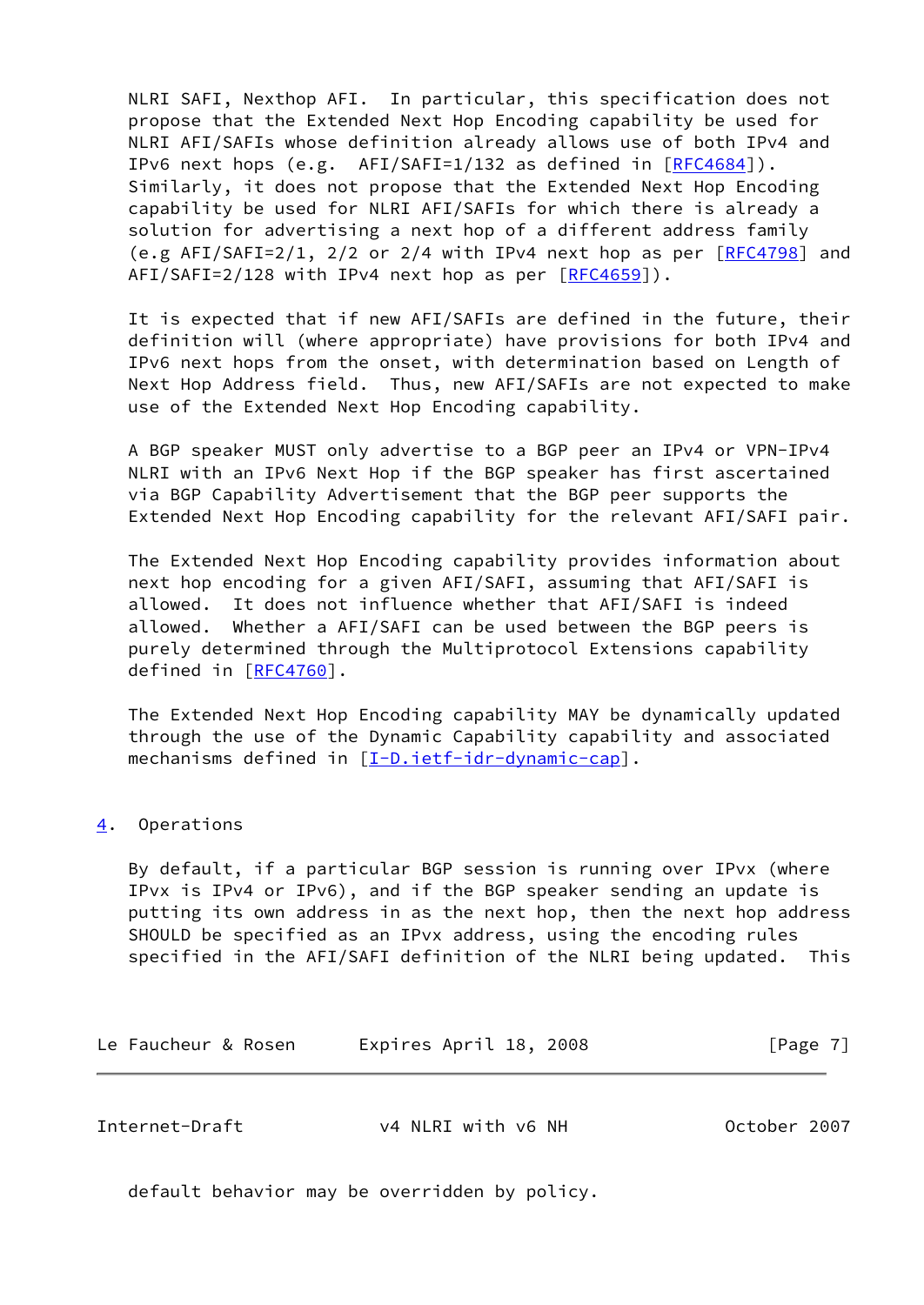When a next hop address needs to be passed along unchanged (as, e.g., a Route Reflector (RR) would do), its encoding MUST NOT be changed. If a particular RR client cannot handle that encoding (as determined by the BGP capability advertisement), then the NLRI in question cannot be distributed to that client. For sound routing in certain scenarios, this will require that all the RR clients be able to handle whatever encodings any of them may generate.

- <span id="page-8-0"></span>[5](#page-8-0). Usage Examples
- <span id="page-8-1"></span>[5.1](#page-8-1). IPv4 over IPv6 Core

 The extensions defined in this document may be used as discussed in [\[I-D.ietf-softwire-mesh-framework](#page-10-4)] for the interconnection of IPV4 islands over an IPv6 backbone. In this application, Address Family Border Routers (AFBR) (as defined in [\[RFC4925](https://datatracker.ietf.org/doc/pdf/rfc4925)]) advertise IPv4 NLRI information in the MP REACH NLRI along with an IPv6 next hop.

The MP REACH NLRI is encoded with:

- $O$  AFT=1
- o SAFI=1
- o Length of Next Hop Network Address = 16 (or 32)
- o Network Address of Next Hop= IPv6 address of Next Hop
- o NLRI= IPv4 routes

 During BGP Capability Advertisement, the PE routers would include the following fields in the Capabilities Optional Parameter:

- o Capability Code set to "Extended Next Hop Encoding"
- o Capability Value containing <NLRI AFI=1, NLRI SAFI=1, Nexthop  $AFI=2>$

<span id="page-8-2"></span>[5.2](#page-8-2). IPv4 VPN over IPv6 Core

 The extensions defined in this document may be used for support of IPV4 VPNs over an IPv6 backbone. In this application, PE Routers would advertise VPN-IPv4 NLRI information in the MP REACH NLRI along with an IPv6 next hop.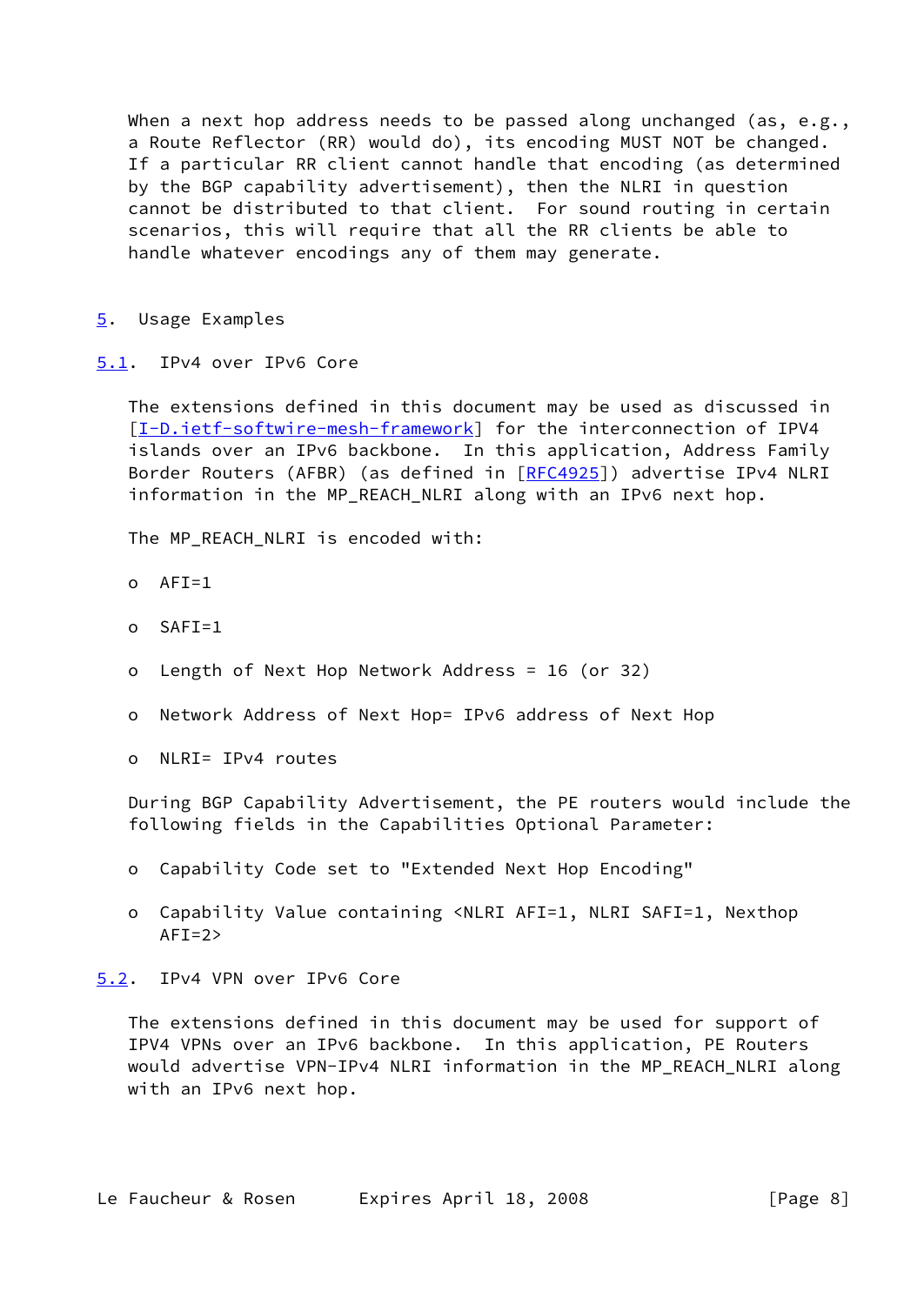<span id="page-9-1"></span>

The MP\_REACH\_NLRI is encoded with:

- $O$  AFT=1
- o SAFI=128
- o Length of Next Hop Network Address = 16 (or 32)
- o Network Address of Next Hop= IPv6 address of Next Hop
- o NLRI= IPv4-VPN routes

 During BGP Capability Advertisement, the PE routers would include the following fields in the Capabilities Optional Parameter :

- o Capability Code set to "Extended Next Hop Encoding"
- o Capability Value containing <NLRI AFI=1, NLRI SAFI=128, Nexthop  $AFI=2>$

# <span id="page-9-0"></span>[6](#page-9-0). IANA Considerations

This document defines, in [section 3,](#page-5-0) a new Capability Code to indicate the Extended Next Hop Encoding capability in the [[RFC3392](https://datatracker.ietf.org/doc/pdf/rfc3392)] Capabilities Optional Parameter. The value for this new Capability Code is to be allocated from the range 1 through 63 set aside for allocation using the "IETF consensus" policy defined in [\[RFC2434](https://datatracker.ietf.org/doc/pdf/rfc2434)].

<span id="page-9-2"></span>[7](#page-9-2). Security Considerations

 This document does not raise any additional security issues beyond those of BGP-4 and the MultiProtocol extensions for BGP-4. The same security mechanisms are applicable.

## <span id="page-9-3"></span>[8](#page-9-3). Acknowledgments

 The authors would like to thank Yakov Rekhter, Pranav Metha and John Scudder for their contributions in the approach defined in this document.

## <span id="page-9-4"></span>[9](#page-9-4). References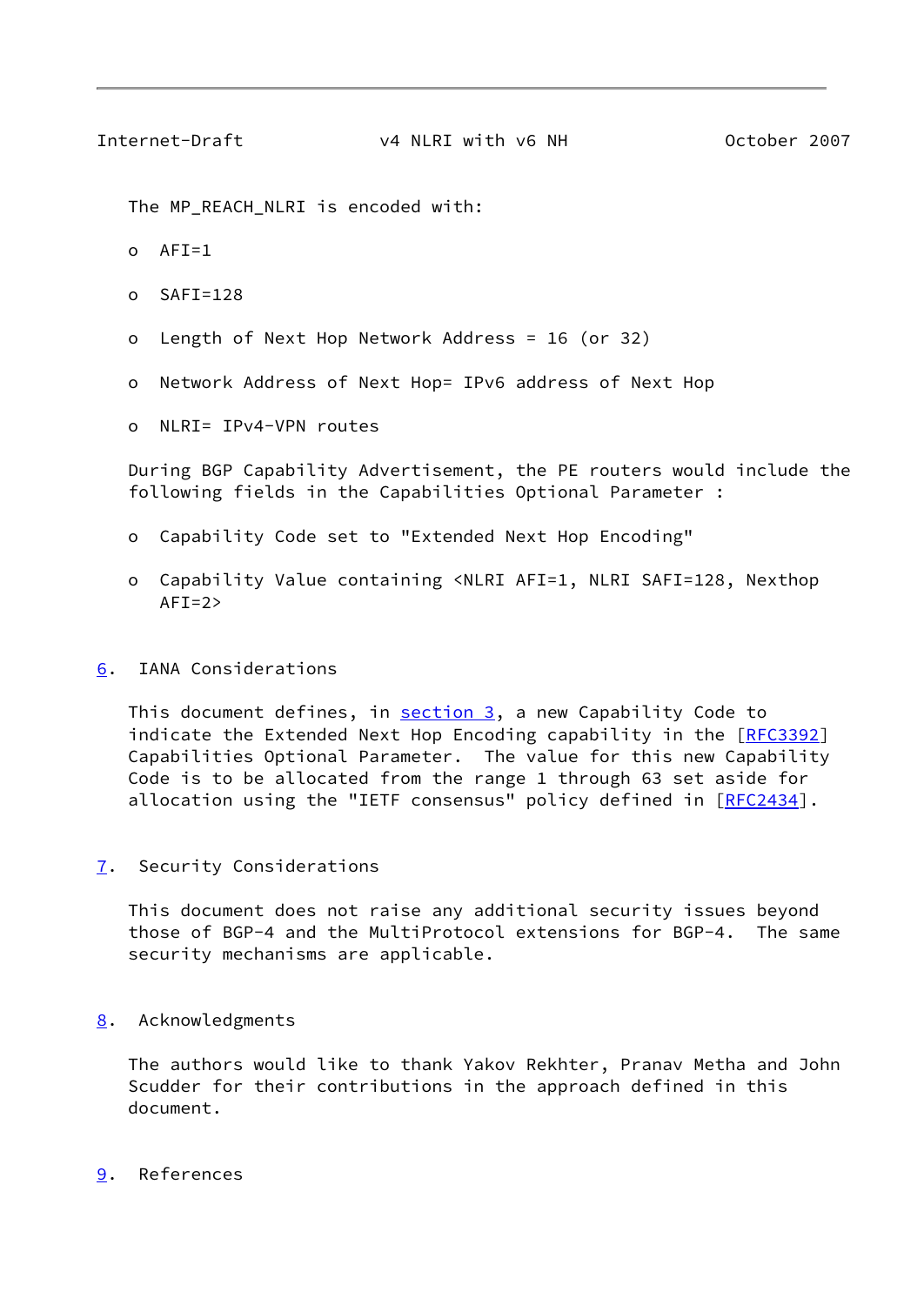<span id="page-10-0"></span>Internet-Draft v4 NLRI with v6 NH October 2007

- <span id="page-10-1"></span>[9.1](#page-10-1). Normative References
	- [RFC2119] Bradner, S., "Key words for use in RFCs to Indicate Requirement Levels", [BCP 14](https://datatracker.ietf.org/doc/pdf/bcp14), [RFC 2119](https://datatracker.ietf.org/doc/pdf/rfc2119), March 1997.
	- [RFC2545] Marques, P. and F. Dupont, "Use of BGP-4 Multiprotocol Extensions for IPv6 Inter-Domain Routing", [RFC 2545](https://datatracker.ietf.org/doc/pdf/rfc2545), March 1999.
	- [RFC3107] Rekhter, Y. and E. Rosen, "Carrying Label Information in BGP-4", [RFC 3107,](https://datatracker.ietf.org/doc/pdf/rfc3107) May 2001.
	- [RFC3392] Chandra, R. and J. Scudder, "Capabilities Advertisement with BGP-4", [RFC 3392](https://datatracker.ietf.org/doc/pdf/rfc3392), November 2002.
	- [RFC4291] Hinden, R. and S. Deering, "IP Version 6 Addressing Architecture", [RFC 4291](https://datatracker.ietf.org/doc/pdf/rfc4291), February 2006.
	- [RFC4364] Rosen, E. and Y. Rekhter, "BGP/MPLS IP Virtual Private Networks (VPNs)", [RFC 4364](https://datatracker.ietf.org/doc/pdf/rfc4364), February 2006.
	- [RFC4760] Bates, T., Chandra, R., Katz, D., and Y. Rekhter, "Multiprotocol Extensions for BGP-4", [RFC 4760](https://datatracker.ietf.org/doc/pdf/rfc4760), January 2007.
- <span id="page-10-2"></span>[9.2](#page-10-2). Informative References

<span id="page-10-5"></span> [I-D.ietf-idr-dynamic-cap] Chen, E. and S. Sangli, "Dynamic Capability for BGP-4", [draft-ietf-idr-dynamic-cap-09](https://datatracker.ietf.org/doc/pdf/draft-ietf-idr-dynamic-cap-09) (work in progress), November 2006.

- <span id="page-10-3"></span> [I-D.ietf-l2vpn-signaling] Rosen, E., "Provisioning, Autodiscovery, and Signaling in L2VPNs", [draft-ietf-l2vpn-signaling-08](https://datatracker.ietf.org/doc/pdf/draft-ietf-l2vpn-signaling-08) (work in progress), May 2006.
- <span id="page-10-4"></span> [I-D.ietf-softwire-mesh-framework] Wu, J., "Softwire Mesh Framework",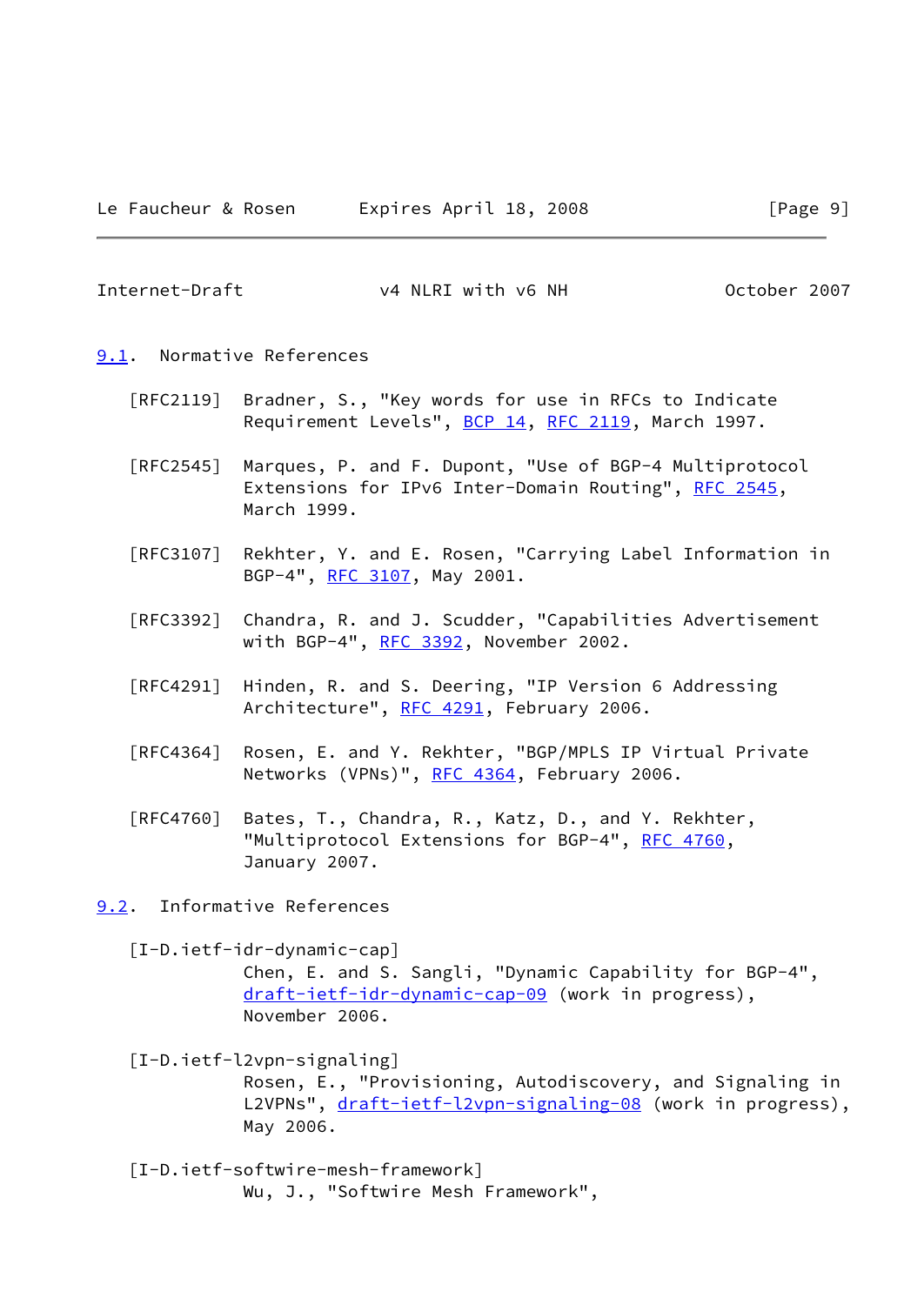[draft-ietf-softwire-mesh-framework-02](https://datatracker.ietf.org/doc/pdf/draft-ietf-softwire-mesh-framework-02) (work in progress), July 2007.

- [RFC2434] Narten, T. and H. Alvestrand, "Guidelines for Writing an IANA Considerations Section in RFCs", [BCP 26](https://datatracker.ietf.org/doc/pdf/bcp26), [RFC 2434](https://datatracker.ietf.org/doc/pdf/rfc2434), October 1998.
- [RFC4659] De Clercq, J., Ooms, D., Carugi, M., and F. Le Faucheur, "BGP-MPLS IP Virtual Private Network (VPN) Extension for

Le Faucheur & Rosen Expires April 18, 2008 [Page 10]

<span id="page-11-0"></span>Internet-Draft v4 NLRI with v6 NH October 2007

IPv6 VPN", [RFC 4659](https://datatracker.ietf.org/doc/pdf/rfc4659), September 2006.

- [RFC4684] Marques, P., Bonica, R., Fang, L., Martini, L., Raszuk, R., Patel, K., and J. Guichard, "Constrained Route Distribution for Border Gateway Protocol/MultiProtocol Label Switching (BGP/MPLS) Internet Protocol (IP) Virtual Private Networks (VPNs)", [RFC 4684](https://datatracker.ietf.org/doc/pdf/rfc4684), November 2006.
- [RFC4798] De Clercq, J., Ooms, D., Prevost, S., and F. Le Faucheur, "Connecting IPv6 Islands over IPv4 MPLS Using IPv6 Provider Edge Routers (6PE)", [RFC 4798](https://datatracker.ietf.org/doc/pdf/rfc4798), February 2007.
- [RFC4925] Li, X., Dawkins, S., Ward, D., and A. Durand, "Softwire Problem Statement", [RFC 4925,](https://datatracker.ietf.org/doc/pdf/rfc4925) July 2007.

Authors' Addresses

 Francois Le Faucheur Cisco Systems Greenside, 400 Avenue de Roumanille Sophia Antipolis 06410 France

Email: flefauch@cisco.com

 Eric Rosen Cisco Systems, Inc. 1414 Massachusetts Avenue Boxborough, MA 01719 USA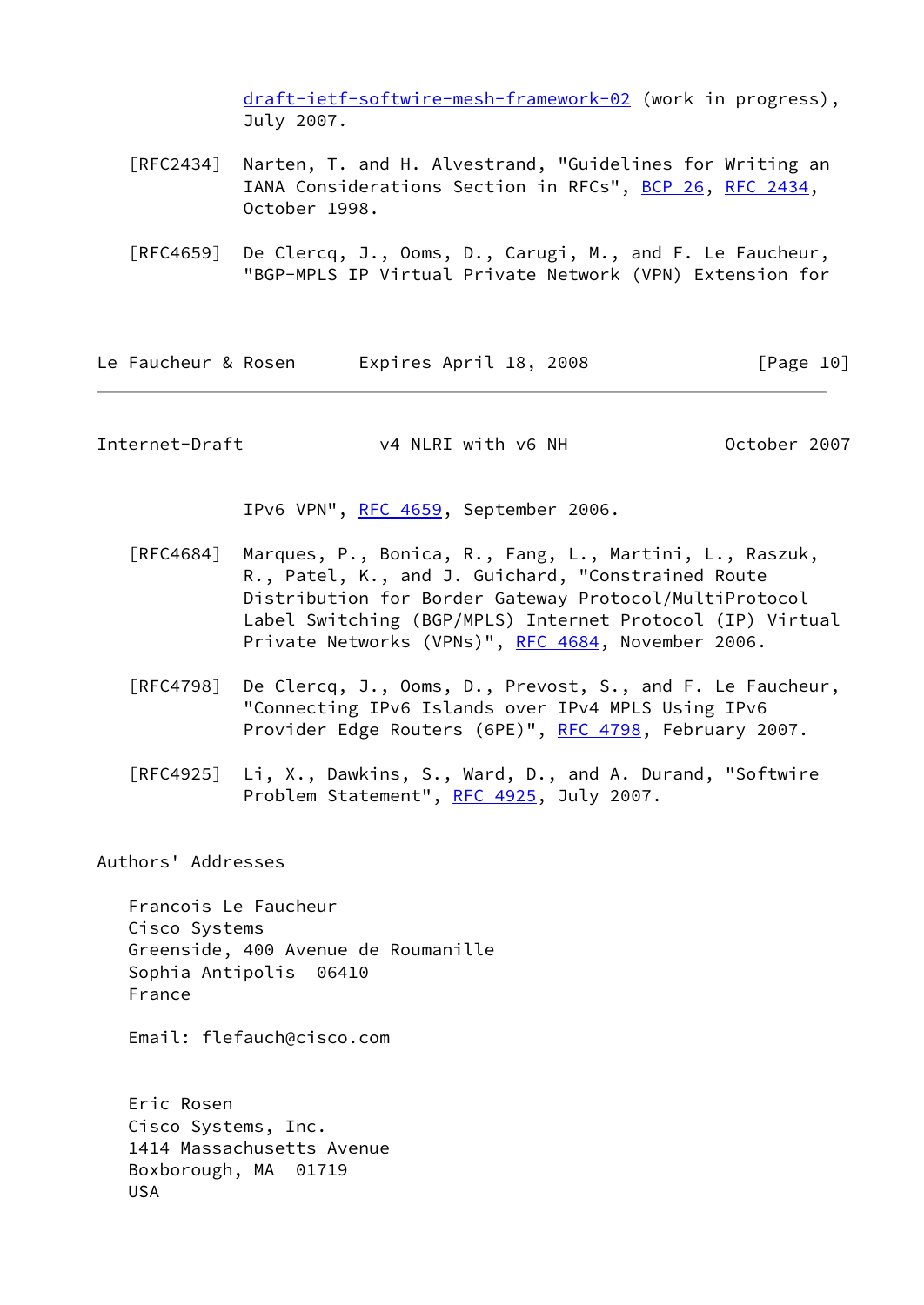#### Email: erosen@cisco.com

| Le Faucheur & Rosen | Expires April 18, 2008 | [Page 11] |
|---------------------|------------------------|-----------|
|---------------------|------------------------|-----------|

<span id="page-12-0"></span>Internet-Draft v4 NLRI with v6 NH October 2007

Full Copyright Statement

Copyright (C) The IETF Trust (2007).

 This document is subject to the rights, licenses and restrictions contained in **BCP 78**, and except as set forth therein, the authors retain all their rights.

 This document and the information contained herein are provided on an "AS IS" basis and THE CONTRIBUTOR, THE ORGANIZATION HE/SHE REPRESENTS OR IS SPONSORED BY (IF ANY), THE INTERNET SOCIETY, THE IETF TRUST AND THE INTERNET ENGINEERING TASK FORCE DISCLAIM ALL WARRANTIES, EXPRESS OR IMPLIED, INCLUDING BUT NOT LIMITED TO ANY WARRANTY THAT THE USE OF THE INFORMATION HEREIN WILL NOT INFRINGE ANY RIGHTS OR ANY IMPLIED WARRANTIES OF MERCHANTABILITY OR FITNESS FOR A PARTICULAR PURPOSE.

## Intellectual Property

 The IETF takes no position regarding the validity or scope of any Intellectual Property Rights or other rights that might be claimed to pertain to the implementation or use of the technology described in this document or the extent to which any license under such rights might or might not be available; nor does it represent that it has made any independent effort to identify any such rights. Information